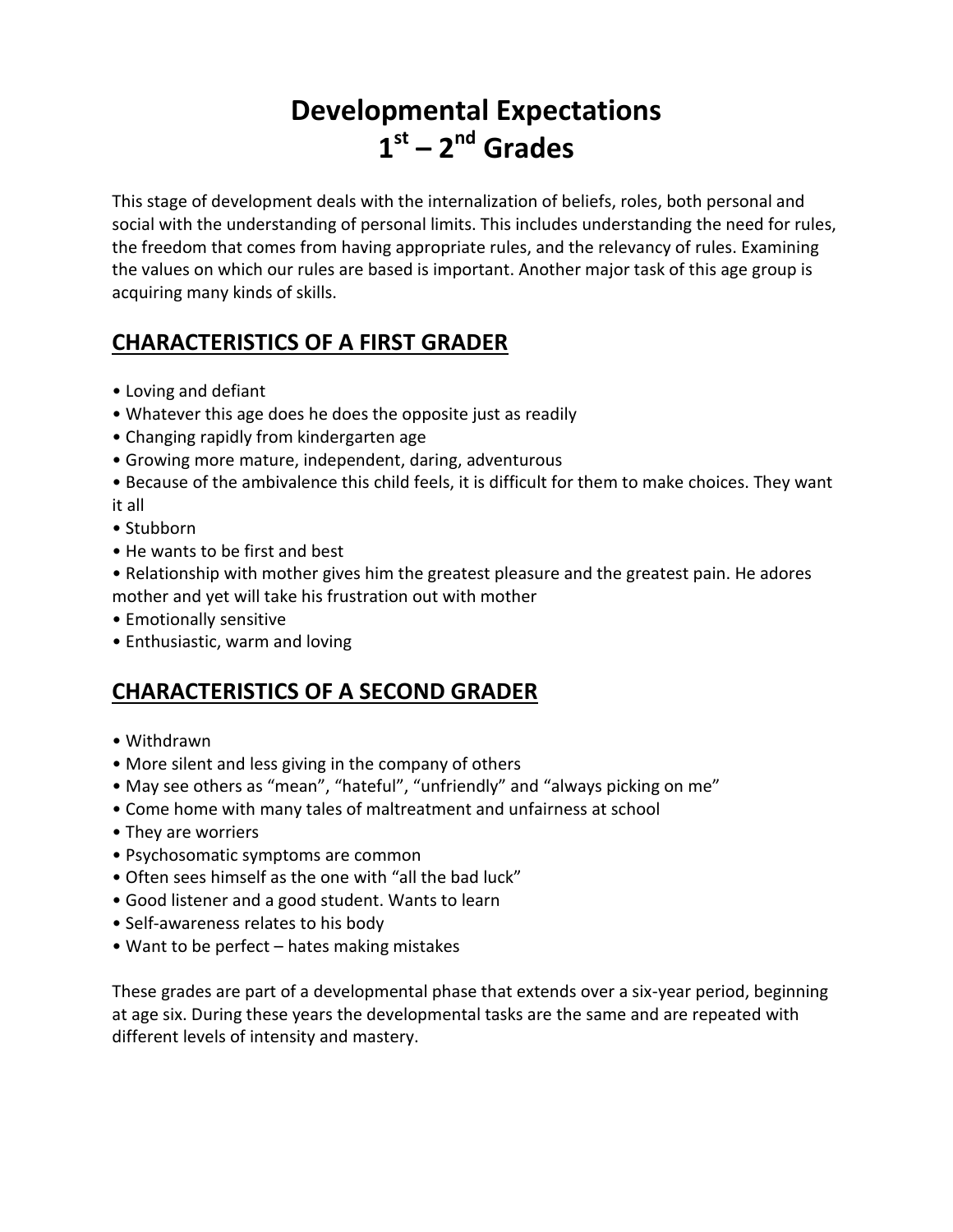## **SOCIAL SKILLS**

- Learning to listen in order to collect information.
- Developing the capacity to cooperate and compromise.
- Disagreeing with each other.
- Experiencing the consequences of breaking the rules.
- Learning appropriate behavior for peer relationships.

#### **PERSONAL SKILLS**

- Developing self-control.
- Taking responsibility for their needs and actions.
- Practice thinking before doing.
- To identify what they are feeling, what they need and how to get what they need.
- Competitive to test their abilities.
- Managing personal limitations and disappointments.

## **ACADEMIC SKILLS**

- Reasoning.
- Higher order thinking skills.
- Application of information gathered.
- Continued repetition and rote learning of basic skills. Grammar, math facts, vocabulary, etc.
- Curious and creative.

## **EXPECTED BEHAVIORS**

- UNPREDICTABLE
- MOOD SWINGS
- COMPETITIVE
- PRACTICE A TASK OVER AND OVER
- ARGUMENTATIVE "I'M RIGHT"
- WILL HOOK YOU INTO A POWER STRUGGLE
- TAKES ON A CHALLENGE
- QUIET AND WITHDRAWN AT TIMES
- INITIATES FAMILY ACTIVITIES
- FEARFUL

## **MOST HELPFUL FOR THIS AGE GROUP**

- PREDICTABILITY OF A ROUTINE.
- CLEAR RULES AND CONSEQUENCES.
- Consistent follow-through.